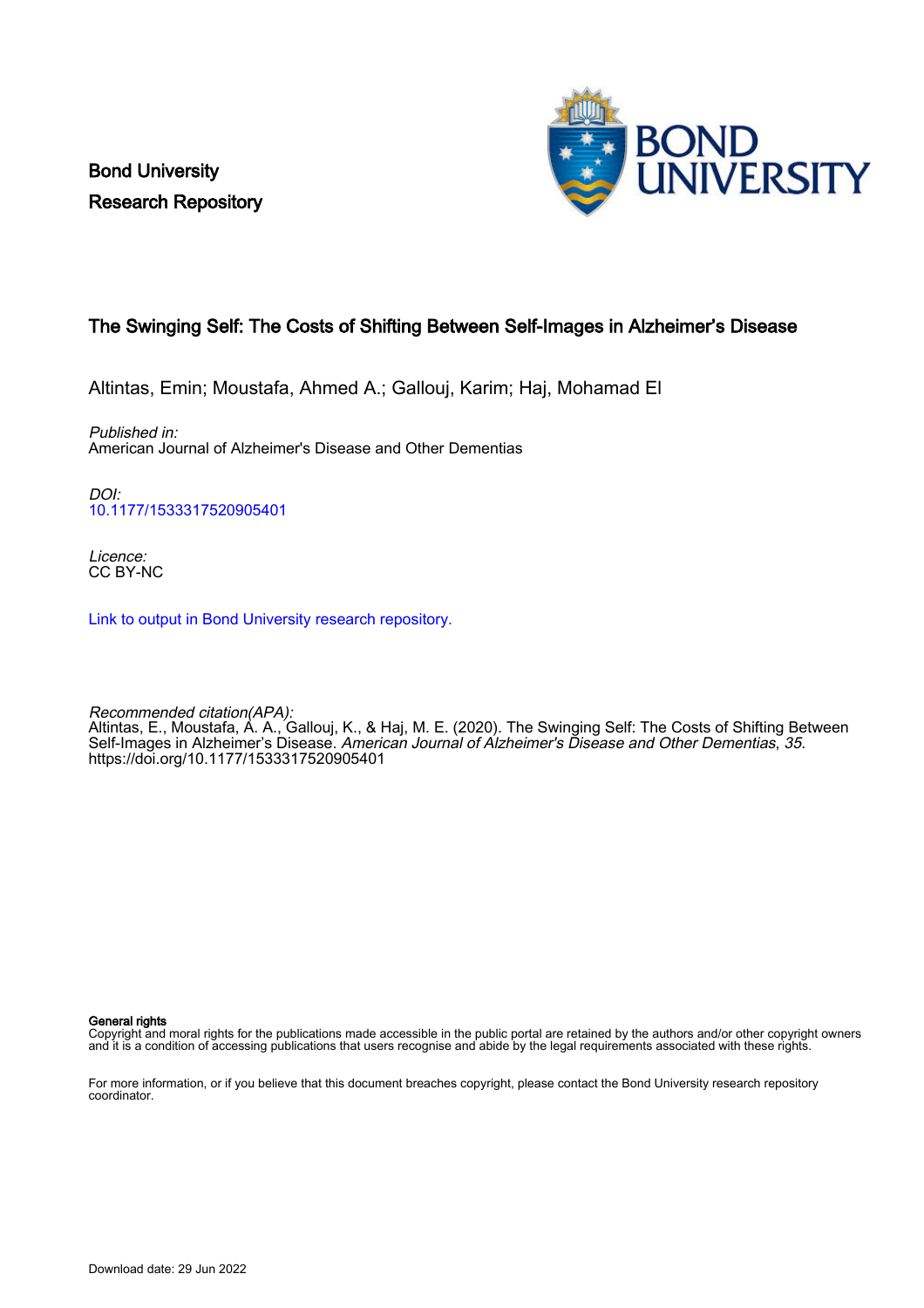# The Swinging Self: The Costs of Shifting Between Self-Images in Alzheimer's Disease

Emin Altintas, PhD<sup>1,2</sup>, Ahmed A. Moustafa, PhD<sup>3</sup>, Karim Gallouj, MD<sup>I</sup>, and Mohamad El Haj, PhD<sup>I,4,5</sup> American Journal of Alzheimer's Disease & Other Dementias Volume 35: 1-8 © The Author(s) 2020 Article reuse guidelines: [sagepub.com/journals-permissions](https://sagepub.com/journals-permissions) [DOI: 10.1177/1533317520905401](https://doi.org/10.1177/1533317520905401) [journals.sagepub.com/home/aja](http://journals.sagepub.com/home/aja) **SSAGE** 

#### Abstract

Background: We investigated the ability of patients with Alzheimer's disease (AD) to shift between different self-images. Methods: We developed an original task (shifting-self task) in which we invited 28 patients with AD and 30 control participants to generate "who am I" statements that describe 2 alternative self-images (ie, physical-self vs psychological-self). In a control task, participants had to generate 2 blocks of "who am I" statements (ie, physical-self block and psychological-self block). Results: Analyses showed longer completion time in both the shifting-self and control task in patients with AD than in control participants. Completion time on the shifting-self task was longer than that on the control task in patients with AD, suggesting a shifting cost in AD. Conclusion: We propose that one feature of the diminished sense of self in AD is the difficulty of patients to shift between different alternating self-images.

#### Keywords

Alzheimer's disease, executive function, self, self-images, shifting

## Introduction

Generally speaking, the self can be defined as a set of mental processes that provide us with feelings of individuality, coherence, and unity that define our uniqueness.<sup>1,2</sup> There is a substantial body of research documenting a diminished sense of self in Alzheimer's disease  $(AD)$ .<sup>3</sup> For example, Addis and Tippett<sup>4</sup> assessed the sense of self by asking patients with mild AD to provide responses to the question "Who am I?" and to rate personal-self statements (eg, I'm a cheerful person), family-self statements (eg, "I am a member of a happy family"), social-self statements (eg, "I'm a friendly person"), moral-self statements (eg, "I am a decent person"), and physical-self statements (eg, "I have a healthy body"). The authors found a weakened sense of self in AD. Similar findings were observed in a study reporting fewer production of statements describing the self (ie, statements to the question "Who am I?") in patients with mild AD than in control participants.<sup>5</sup> A diminished sense of self in AD has been also reported by studies on self-defining memories, which are vivid and emotionally intense memories that help maintain self-consistency and self-coherence.<sup>6-9</sup> A study assessed self-defining memories by asking patients with mild AD and healthy older adults to retrieve memories that help explain who they are.<sup>10</sup> The study reported less specific self-defining memories in patients with AD than in control participants. Another study demonstrated less production of self-defining memories in patients with mild AD than in healthy older adults.<sup>11</sup> One study has also found that self-defining memories were less frequently integrated and the meaning extracted from memories was less frequently tied to the self in patients with AD than in control participants.<sup>12</sup>

A diminished sense of self in AD has also been reported in studies demonstrating that patients with advanced AD are less likely to recognize themselves in the mirror compared to patients with mild AD.<sup>13-15</sup> In a similar vein, Caddell and Clare<sup>16</sup> suggested that patients with AD do often show

<sup>4</sup> Institut Universitaire de France, Paris, France

 $<sup>5</sup>$  Nantes Université, Univ Angers, Laboratoire de Psychologie des Pays de la</sup> Loire (LPPL-EA 4638), Nantes, France

#### Corresponding Author:

Mohamad El Haj, PhD, Faculté de Psychologie, LPPL, Laboratoire de Psychologie des Pays de la Loire, Université de Nantes, Chemin de la Censive du Tertre, BP 81227, 44312 Nantes Cedex 3, France. Email: [mohamad.elhaj@univ-nantes.fr](mailto:mohamad.elhaj@univ-nantes.fr)



Creative Commons Non Commercial CC BY-NC: This article is distributed under the terms of the Creative Commons Attribution-NonCommercial 4.0 License (<https://creativecommons.org/licenses/by-nc/4.0/>) which permits non-commercial use, reproduction and distribution of the work without further permission provided the original work is attributed as specified on the SAGE and Open Access pages (https://us.sagepub.com/en-us/nam/open-access-at-sage).

 $<sup>1</sup>$  Unité de Gériatrie, Centre Hospitalier de Tourcoing, Tourcoing, France</sup>

 $2$  Laboratoire PSITEC, Psychologie: Interactions Temps Émotions Cognition, Université Lille Nord de France, Lille, France<br><sup>3</sup> School of Social Sciences and Psychology & Marcs Institute for Brain and

Behaviour, Western Sydney University, Sydney, Australia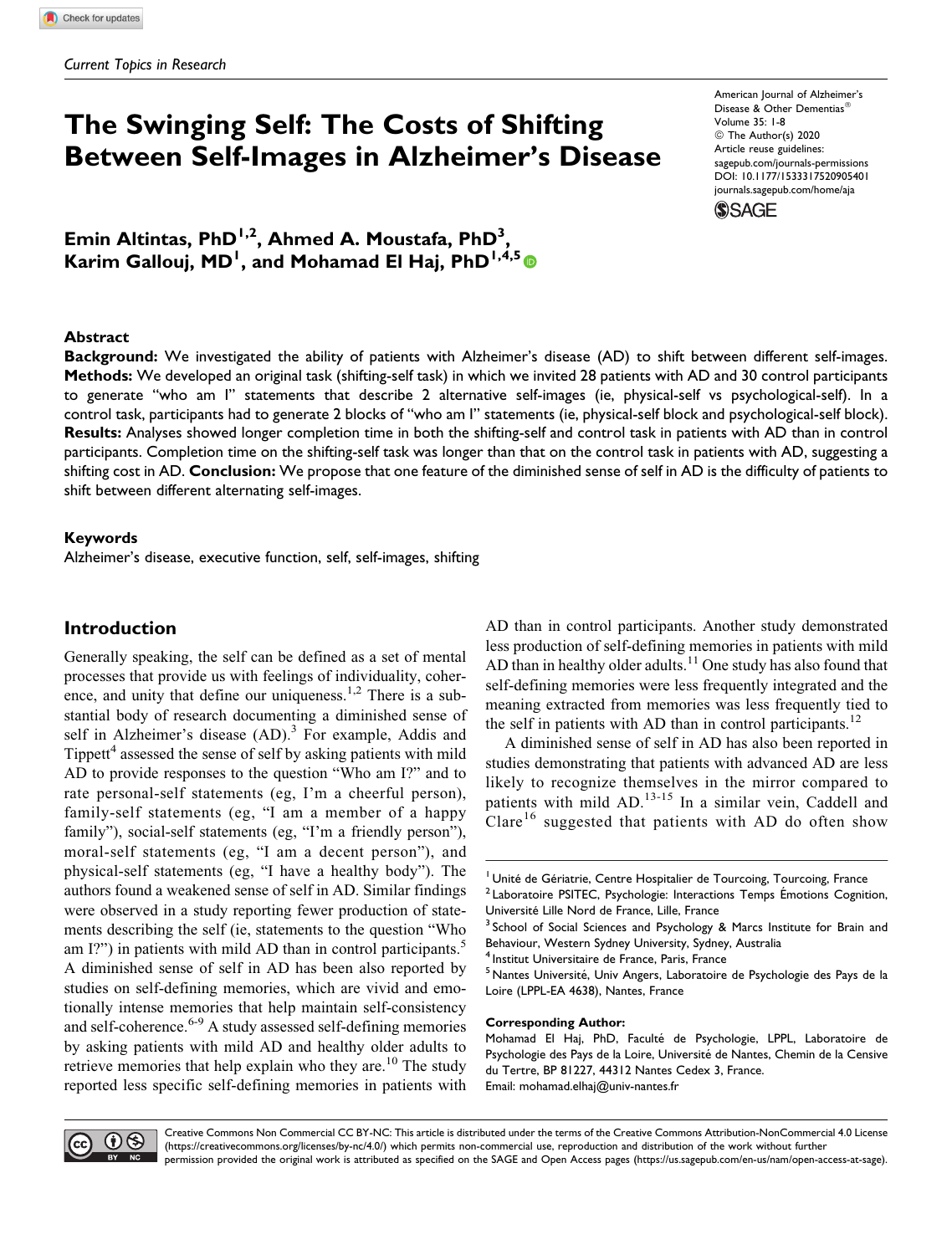difficulties with self-recognition, especially in advanced stages of the disease. A compromised sense of self has also been reported in research showing the difficulty patients with AD face in updating their self-knowledge. For instance, Klein et al  $(2003)^{17}$  investigated the discrepancy between a patient's ratings of current personality and the relative's ratings of that person's personality now and before the onset of dementia. The authors found that the patient's ratings were accurate but reflected self-knowledge before the onset of disease. Therefore, self-knowledge in AD may be intact, due to unimpaired semantic knowledge.18-20 A diminished sense of self was also reported by Ruby et  $al^{21}$  who asked patients with mild AD and relatives to rate themselves and each other on a list of 40 adjectives and found decreased self-judgment accuracy in patients with AD.

Although this literature demonstrates a diminished sense of self in AD, not all aspects of the self are impaired in the disease. For instance, Baird<sup>22</sup> reported a case of a patient who, despite severe AD, was able to demonstrate preservation of some aspects of the self. Also, a study has demonstrated that patients with mild AD can draw on personal memories to maintain a continuous sense of self or even to reflect on situations in which they are concerned about their self-continuity.<sup>23</sup> In a similar vein, Strikwerda-Brown et al<sup>24</sup> emphasized that, although memory loss may lead to a diminished sense of self, not all aspects of the self are impaired in AD. Also, and despite the diminished sense of self, patients with AD can draw of some aspect of the self to improve memory function. This issue was investigated by research on the self-reference effect, that is, the observation that memory performance is generally higher for information that is encoded in reference to the self than for information that is encoded semantically or in reference to other people. Research on the self-reference effect has demonstrated that self-reference may improve memory for emotional information in patients with  $AD$ <sup>25,26</sup> Also, patients with mild AD can draw on their personal and meaningful events to maintain a continuous sense of self or even to reflect on situations in which they are concerned about their self-continuity.<sup>27</sup>Together, although a diminished sense of self can be observed in AD, some aspects of the self can be preserved depending on the stage of the disease and/or individual differences.

The diminished sense of self in AD can be illustrated with the Autobiographical Memory in Alzheimer's Disease  $(AMAD)$  model.<sup>3</sup> This model attributes the diminished sense of self to the compromise of autobiographical memory, which is memory for personal experiences.<sup>28,29</sup> The AMAD model suggests that the compromise of the ability to retrieve specific autobiographical memories in AD leads to the decontextualization of memories and a shift from reliving past events to a general sense of familiarity, as observed by research demonstrating a decline in the quality of the recollective experience for autobiographical memories.<sup>30-32</sup> More specifically, the AMAD model suggests that autobiographical memory decline in AD limits access to memories that shape self-consciousness, self-knowledge, and self-images, leading to a diminished sense of self and identity. Interestingly, and inspired by the work of Conway,<sup>29</sup> the AMAD model proposes the existence of a "working-self" system. This system refers to an executive system that regulates access to self-images and self-knowledge. According to the AMAD model, the compromise of workingself in AD, which is related to the compromise of executive function in the disease,  $33$  leads to a compromised ability to build a coherent and integrated sense of self in the disease.

According to the AMAD model, the diminished sense of self in AD can be associated with a dysfunction of the executive system that constrains and coordinates the generation of selfimages and self-knowledge. The present study contributes to this executive account by assessing how the compromise of shifting may lead to a difficulty in generating self-images. More specifically, we assessed the cost (ie, an increase in reaction time) associated with shifting between several self-images by asking patients with AD to alternate between the generation of 2 self-images. To this aim, we designed a simple and original shifting task to evaluate the costs associated with shifting between 2 different self-images in AD. In this shifting task, we invited patients with mild AD and control participants to generate "who am I" statements that describe 2 alternative selfimages (ie, physical-self vs psychological-self). We hypothesize that patients with AD will take longer completion time of this shifting-self task compared with a control task in which we invited participants to generate 2 blocks of "who am I" statements, the first block described physical-self and the second block described psychological-self. To further support the shifting account, we investigated the relationship between performance on the shifting-self task and performance on a task that has been widely used to assess general shifting ability (ie, the plus–minus task). We predicted there will be significant correlations between performance on the shifting-self task and the plus–minus task.

#### Method

#### Participants

We recruited 28 participants with a clinical diagnosis of probable mild AD (see Table 1 for demographic information) and 30 older adult controls. The patients with AD were recruited from local retirement homes, and the diagnosis (ie, probable AD) was made by an experienced neurologist or geriatrician according to the criteria developed by the National Institute on Aging and the Alzheimer's Association for probable AD.<sup>34</sup> The control participants were mostly spouses or companions of patients with AD, who were independent and living at home. These participants were matched with the patients with AD according to age,  $t(56) = 0.23$ ,  $P = .82$ , sex,  $\chi^2$  (1,  $N = 58$ )  $= 0.08, P = .77,$  and educational level,  $t(56) = 1.62, P = .11$ .

The exclusion criteria for all participants were significant neurological or psychiatric illness and alcohol or drug abuse. None of our participants presented any major visual or auditory acuity difficulties that could prevent assessment. They freely consented to participate and were able to withdraw whenever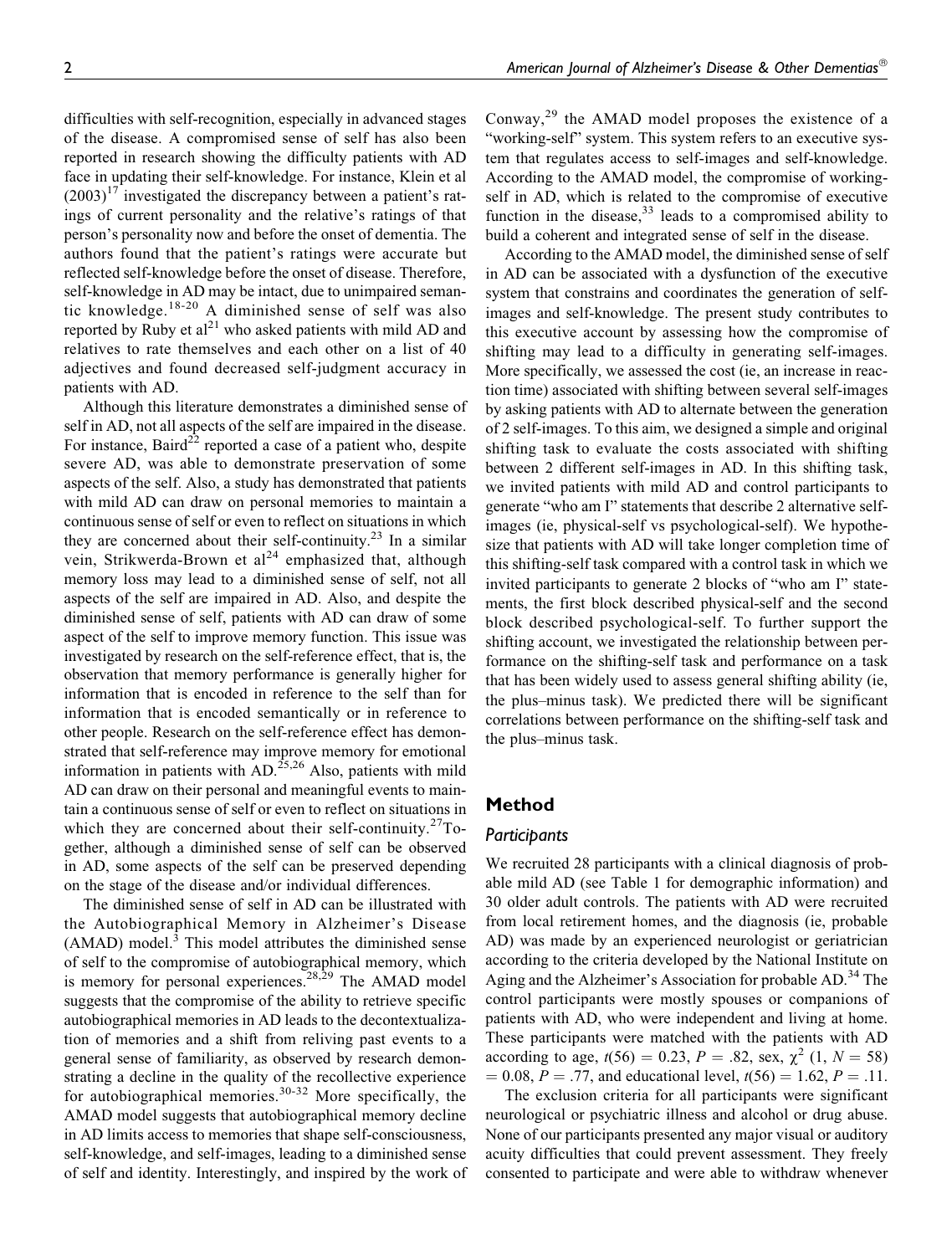| Table 1. Demographic and Cognitive Characteristics of Patients With AD and Older Adults. <sup>a</sup> |  |
|-------------------------------------------------------------------------------------------------------|--|
|-------------------------------------------------------------------------------------------------------|--|

| Task                          |                    | $AD (n = 28)$ | Older Adults ( $n = 30$ ) |
|-------------------------------|--------------------|---------------|---------------------------|
| Women/men                     |                    | 20/8          | 21/9                      |
| Age in years                  |                    | 72.82 (6.59)  | 72.97 (7.83)              |
| Education in years            |                    | 8.64(2.57)    | 9.83(3.03)                |
| General cognitive functioning | <b>MMSE</b>        | 21.82 (1.47)  | 28.47 (1.28)              |
| Episodic memory               | Grober and Buschke | 5.79(2.28)    | 9.79(2.35)                |
| Working memory                | Forward span       | 5.36 (1.28)   | 6.50(1.76)                |
|                               | Backward span      | 3.50(1.23)    | 5.53(1.41)                |
| Shifting                      | Plus-Minus         | 11.93(5.82)   | 5.83(3.19)                |
| Depression                    | <b>HADS</b>        | 7.04(2.15)    | 4.47(2.92)                |

Abbreviations: AD, Alzheimer's disease; HADS, Hospital Anxiety and Depression Scale; MMSE, Mini-Mental State Examination.

a<br>Standard deviations are given in parentheses; the maximum score on the MMSE is 30 points; performance on the Grober and Buschkle task referred to free recall and the maximum score is 16 points; performance on the forward and backward spans was the number of correctly repeated digits; scores on the Plus–Minus task referred to completion time; the cutoff on the HADS was >10/21 points.

they wished. Cognitive characteristics and scores of all participants are described below as shown in Table 1.

#### Cognitive Characteristics

Clinical characteristics of all participants were evaluated with tests of general cognitive functioning, episodic memory, working memory, shifting, and depression. Scores are summarized in Table 1.

#### General Cognitive Functioning

General cognitive functioning was evaluated with the Mini-Mental State Examination<sup>35</sup> and the maximum score was  $30$ points. Lower general cognitive functioning was observed in patients with AD than in control participants,  $t(56) = 18.42$ ,  $P < .001$ .

Episodic memory. Episodic memory was evaluated with a French version<sup>36</sup> of the episodic task of Grober and Buschke<sup>37</sup> in which participants had to retain 16 words, each describing an item belonging to a different semantic category. Immediate cued recall was succeeded by a distraction phase during which participants had to count backward from 374 in 20 seconds. This distraction phase was succeeded by 2 minutes of free recall and the score from this phase provided a measure of episodic recall (16 points maximum). Lower episodic memory was observed in patients with AD than in control participants,  $t(56) = 6.95, P < .001.$ 

Working memory. Working memory was evaluated with the digit span tasks. Participants were asked to repeat a string of single digits in the same order (ie, forward spans) or in reverse order (ie, backward spans). Scores referred to the number of correctly repeated digits. Lower scores were observed in patients with AD than in control participants on the forward,  $t(56) = 2.81$ ,  $P = .007$ , and backward spans,  $t(56) = 5.84$ ,  $P < .001$ .

Shifting. Following the model of Miyake et al,  $38$  flexibility was evaluated with the plus–minus task. This task included 3 lists, each containing 20 numbers. On list 1, participants had to add 1 to each number, whereas on list 2 they had to subtract 1 from each number, and on list 3, to add and subtract 1 alternately. Participants were instructed to complete the lists quickly and accurately, and list completion times were measured by a stopwatch. The score referred to the difference between the time participants needed to complete list 3 and the average time that participants needed to complete lists 1 and 2 (the higher the score, the lower the shifting). Longer completion time was observed in patients with AD than in control participants,  $t(56) = 4.99, P < .001.$ 

Depression. We used the Hospital Anxiety and Depression Scale<sup>39</sup> which consists of 7 items that were scored by participants on a 4-point scale ranging from 0 (not present) to 3 (considerable). The cutoff for definite depression was set at  $>10/21$  points.<sup>40</sup> Needless to say that participants with score above the cutoff were excluded. Higher scores were observed in patients with AD than in control participants,  $t(56) = 3.79$ ,  $P < .001$ .

#### Procedures

Participants were invited to produce 10 verbal statements to the question "Who am I?"; half of the statements describe physical-self and the other half psychological-self. More specifically, following Addis and Tippett, $4$  we invited participants to provide very short statements, beginning with the phrase "I am," that they felt were essential to defining who they are. We explained that responses should reflect stable and enduring aspects of identity, and these aspects should reflect, respectively, physical or personality traits. Following Charlesworth et al, $41$  we explained that physical-self statements should reflect attributes that were apparent from appearance (eg, beautiful, small, sick), and psychological statements should reflect a personality trait (eg, confident, honest) or an emotional state (eg, happy, calm, sad). Note that only 10 statements were assessed because a previous study has demonstrated limited production of "who am I" statements in mild AD.<sup>5</sup>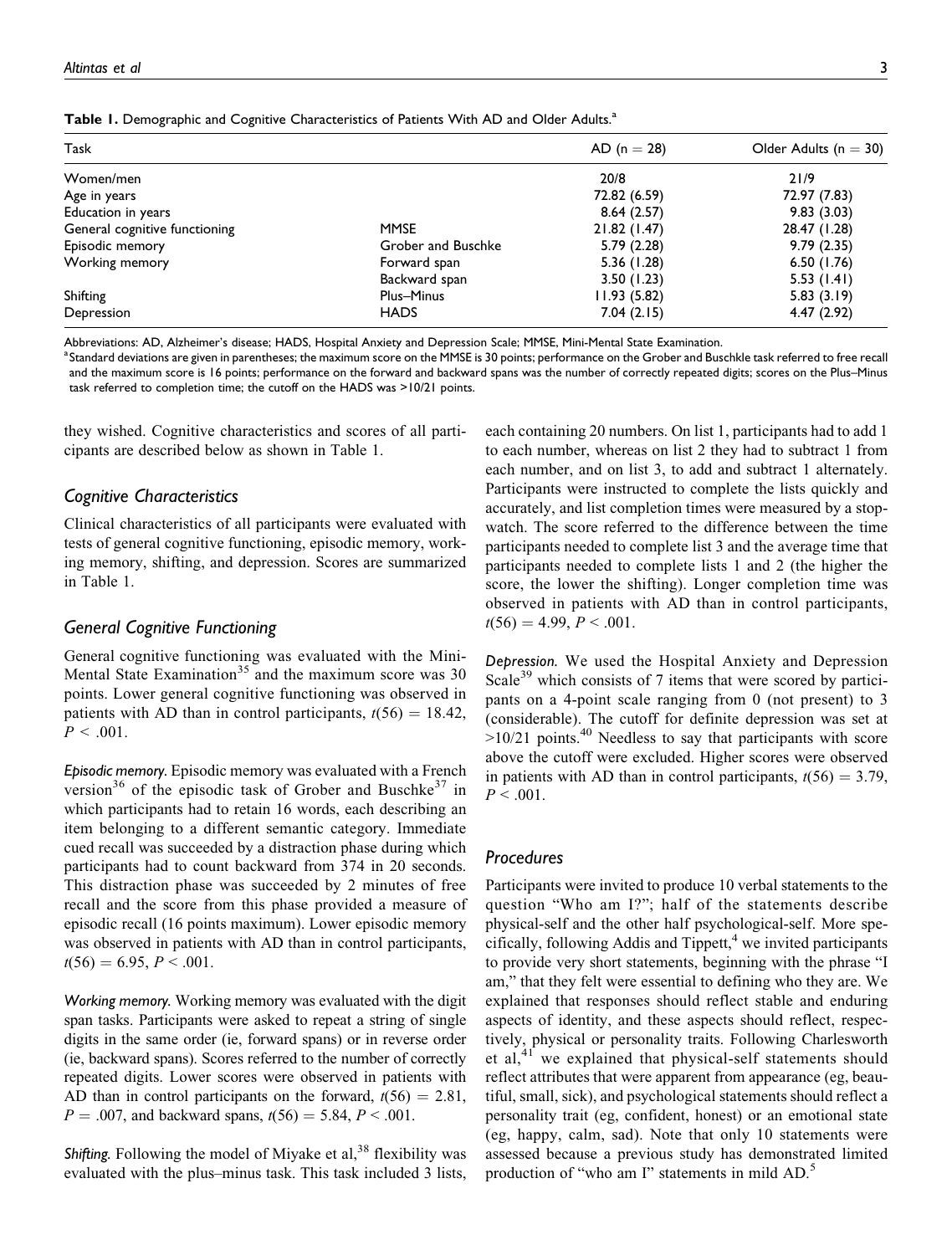The main experimental feature of our study was the following: Participants were invited to shift between the production of statements describing physical- and psychological-self. The order or the 2 categories (physical- and psychological-self) were randomized across participants. The participants were provided with 2 examples of shifting, each example depicting in different color a statement describing physical-self (ie, "I am tall" printed in blue) and another one describing psychologicalself (ie, "I am friendly" printed in red). These examples were printed on a white A4 sheet of paper. To ensure that participants understood the requirements of the task, they were asked to repeat the instructions using their own words. Further explanations were provided if necessary to ensure complete comprehension. Prior to testing, participants were instructed to complete the task quickly, and completion times (in seconds) were measured by a stopwatch. Performance referred to the completion time of the task; the higher the score, the lower the shifting. Note that our task was based on that used by Rathbone and Moulin<sup>42</sup> who used a switching task in which young participants (generally undergraduates) retrieved memories cued by alternated self-image cues or the same cue repeatedly. However, in our study, participants were not invited to retrieve memories but only to alternate between physical- and psychological-self.

The procedures of the shifting-self task were replicated in a control task. The only difference was that in the control task, participants were invited to generate 2 blocks of "who am I" statements. The first block consisted of 5 statements describing physical-self and the second block consisted of 5 statements describing psychological-self. The 2 blocks were counterbalanced across the participants. We also counterbalanced the order in which participants performed the shiftingself and control tasks; the 2 tasks were separated by the cognitive examination.

#### **Results**

To test our first hypothesis (ie, our expectation that patients with AD will take longer completion time of this shifting-self task compared with a control task), we compared the performance of patients with AD and control participants on the shifting-self and controls tasks. Performance was compared with a repeated measure analysis of variance with group (patients with AD vs control participants) as the betweenparticipants factor and condition (shifting-self vs control task) as the repeated measure. Note that variables were plotted and checked for normal distribution with Kolmogorov-Smirnov tests. To test our second hypothesis (ie, our expectation about significant correlations between performance on the shiftingself task and the plus–minus task), we analyzed the correlation between performance on the shifting-self and control tasks and the plus–minus task in each population with Pearson correlations. We also analyzed differences on the number of "who am I" statements between patients with AD and control participants on the shifting-self and control tasks. Performance was compared with nonparametric tests as the data did not follow a



**Figure 1.** The completion time of the shifting-self and control tasks in patients with Alzheimer's disease and control participants. Error bars are 95% within-subject confidence intervals.

Gaussian distribution. For all tests, the level of significance was set as  $P \leq .05$ .

## Shifting Costs in AD

Completion time is depicted in Figure 1. Analyses showed a significant group effect,  $F(1, 56) = 22.31, P < .001, \eta^2 = 0.58;$ longer completion time was observed in patients with AD (mean  $[M] = 100.54$ , standard deviation  $[SD] = 39.31$ ) than in control participants ( $M = 64.47$ , SD = 21.30). The task condition effect was also significant,  $F(1,56) = 33.43$ ,  $P < .001$ ,  $\eta^2 = 0.37$ , and longer completion time was observed on the shifting-self  $(M = 91.41, SD = 41.17)$  than on the control task ( $M = 72.31$ , SD = 31.23) in all participants overall. The interaction effect between group and condition was also significant,  $F(1,56) = 5.23$ ,  $P = .026$ ,  $\eta^2 = 0.08$ . Independent samples t tests demonstrated longer completion time in patients with AD than in control participants on the selfshifting task,  $M_{AD} = 114.07$ , SD = 44.26,  $M_{\text{controls}} = 70.33$ ,  $SD = 23.52$ ,  $t(56) = 4.74$ ,  $P < .001$ , and control task,  $M_{AD} =$ 87.00, SD = 35.28,  $M_{\text{controls}} = 58.60$ , SD = 18.86,  $t(56)$  = 3.86,  $P < .001$ . Paired t tests demonstrated longer completion time on the self-shifting task than on the control test in patients with AD,  $t(27) = 6.48$ ,  $P < .001$ , and control participants,  $t(29)$  $= 2.26, P = .031.$ 

## Significant Correlations Between Performances on Shifting-Self and Plus–Minus Tasks in Patients With AD

As illustrated in Figure 2, significant correlations were observed between performance on the shifting-self task and plus–minus task in patients with AD ( $r = 0.56$ ,  $P = .002$ , 95% confidence interval [CI]: 0.18-0.75) and control participants ( $r = 0.48$ ,  $P = .007$ , 95% CI: 0.14-0.72). No significant correlations were observed between the performance on the control task and plus–minus task. To investigate any potential effect of depression, we conducted partial correlations, controlling for depression scores; analysis demonstrated significant correlations between performance on the shifting-self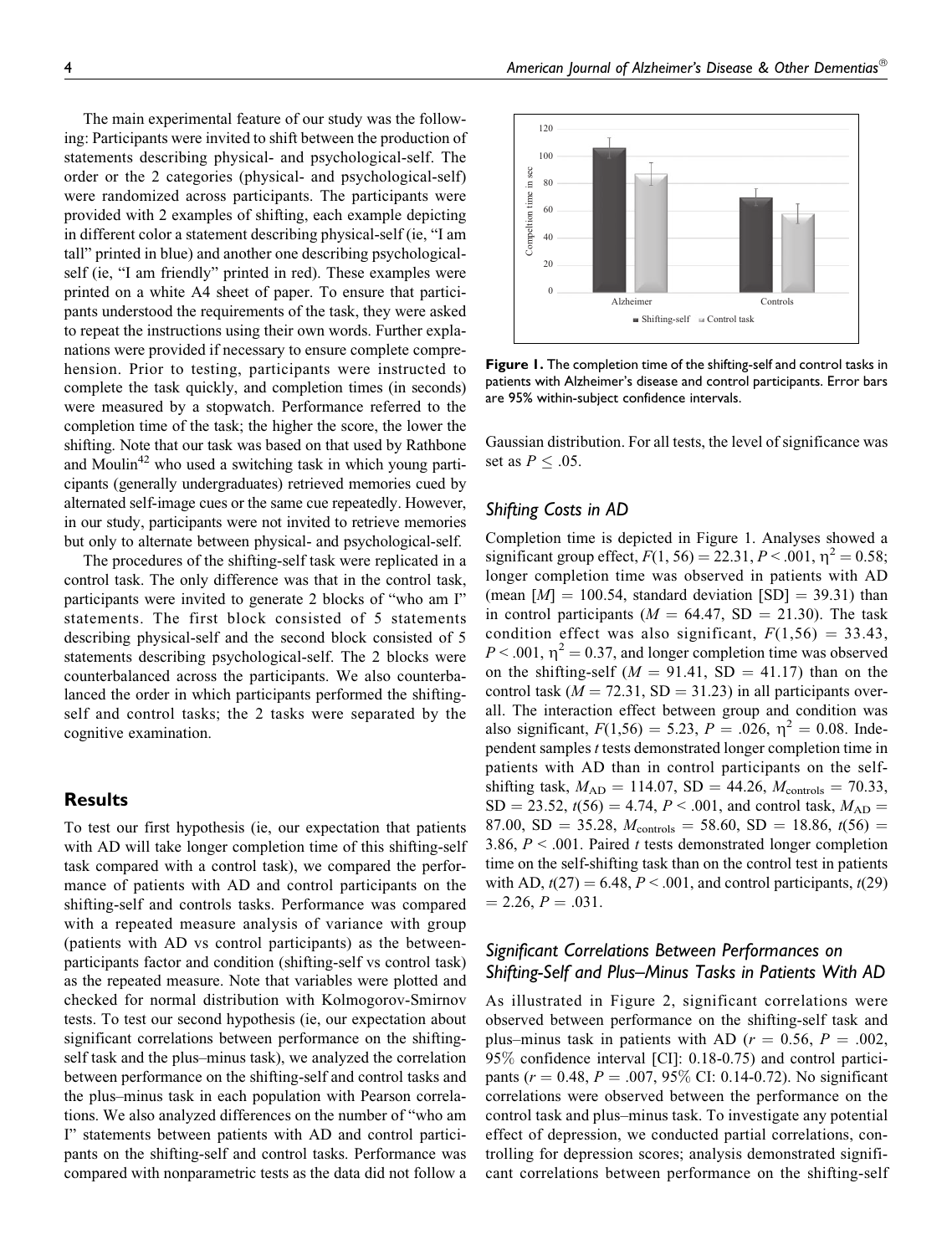

Figure 2. Correlations between performances on the shifting-self task and plus–minus task in patients with Alzheimer's disease (A) and control participants (B).

task and plus–minus task in patients with AD ( $r = 0.43$ ,  $P =$ .014, 95% CI: 0.07-0.59) and control participants ( $r = 0.41, P$  $= .011, 95\%$  CI: 0.06-0.54); no significant correlations were observed between the performance on the control task and plus–minus task.

## Few "Who Am I?" Statements in AD

The means of "who am I" statements are provided in Table 2. We analyzed the number of "who am I?" statements between patients with AD and control participants on the shifting-self and control tasks. Similar total number of statements was observed in patients with AD in the shifting-self ( $M = 7.74$ ,  $SD = 2.24$ ) and control task ( $M = 7.03$ ,  $SD = 2.97$ ;  $Z = -0.68$ ,  $P = .49$ ). Similar total number of "who am I?" statements was observed in control participants in the shifting-self ( $M = 9.38$ ,  $SD = 0.31$ ) and control task ( $M = 8.94$ ,  $SD = 1.04$ ;  $Z = -0.31$ ,  $P = .75$ ). Regarding the shifting-self task, fewer total number

of "who am I" statements was produced by patients with AD than by control participants ( $Z = -2.46$ ,  $P = .014$ ). Compared to control participants, patients with AD produced fewer statements when describing physical-self ( $Z = -2.62$ ,  $P = .009$ ) and psychological-self ( $Z = -2.51$ ,  $P = .012$ ). Patients with AD produced similar "who am I" statements when describing physical- and psychological-self ( $Z = -0.29$ ,  $P = .77$ ). Control participants also produced similar "who am I" statements when describing physical- and psychological-self ( $Z = -0.08$ ,  $P =$ .94). Regarding the control task, fewer total number of "who am I" statements were produced by patients with AD than by control participants ( $Z = -2.42$ ,  $P = .015$ ). Compared to control participants, patients with AD produced fewer statements when describing physical-self  $(Z = -2.00, P = .045)$  and psychological-self ( $Z = -2.48$ ,  $P = .013$ ). Patients with AD produced similar "who am I" statements when describing physical-self and psychological-self ( $Z = -0.18$ ,  $P = .86$ ). Control participants also produced similar "who am I"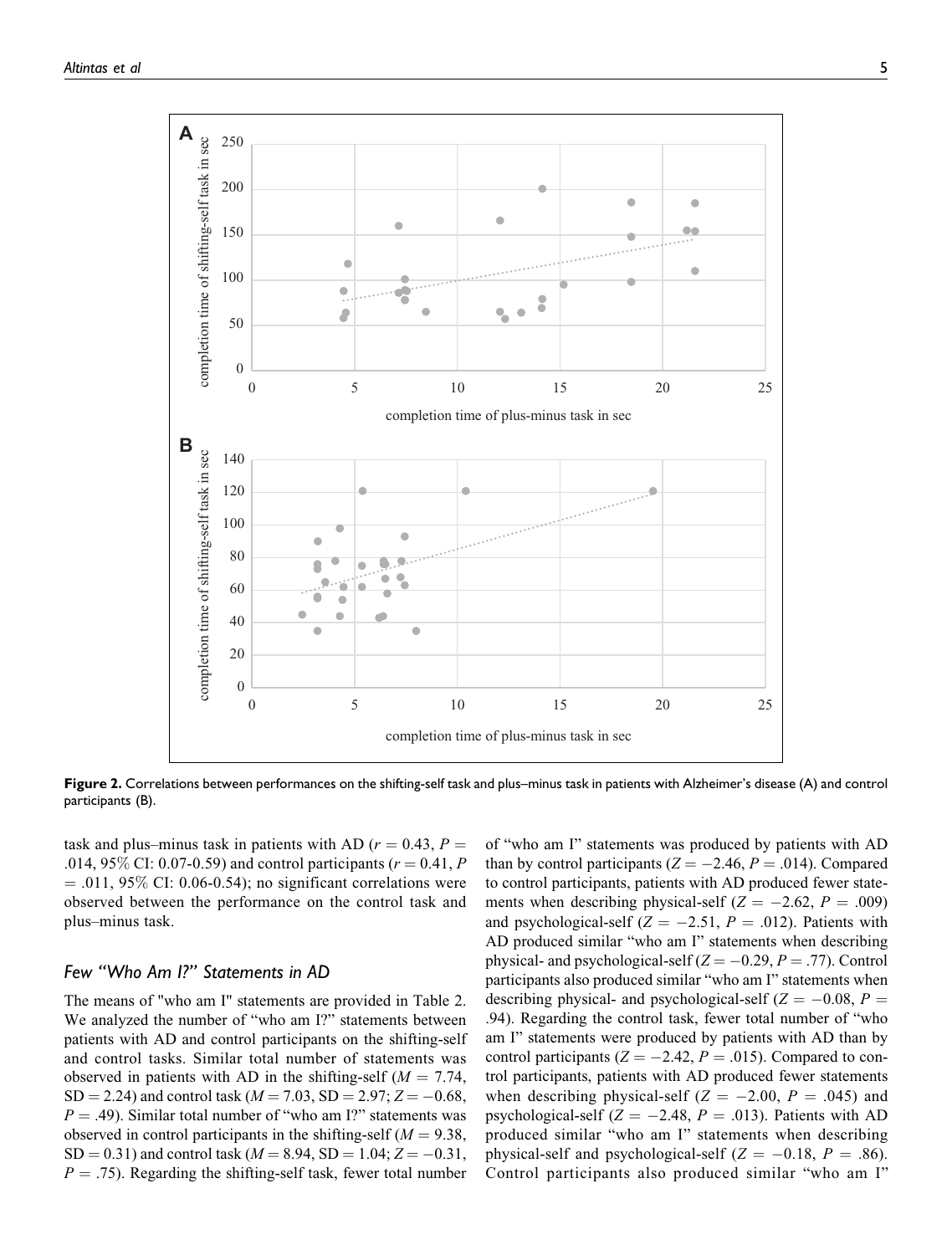|               | AD                   |                    | Older Adults  |                    |
|---------------|----------------------|--------------------|---------------|--------------------|
|               | <b>Physical-Self</b> | Psychological-Self | Physical-Self | Psychological-Self |
| Self-shifting | 3.83(1.16)           | 3.91(1.07)         | 4.70(0.31)    | 4.67(0.35)         |
| Control task  | 3.61(1.38)           | 3.42(0.99)         | 4.57(0.42)    | 4.37(0.62)         |
| Total         | 7.44(2.55)           | 7.33(2.66)         | 9.27(0.71)    | 9.04(0.95)         |

Table 2. The Means of "Who Am I" Statements Produced by Patients With AD and Older Adults in the Self-Shifting and Control Tasks When Describing Physical- and Psychological-Self.<sup>a</sup>

Abbreviation: AD, Alzheimer's disease.

<sup>a</sup> Participants were required to provide 5 statements describing physical-self and 5 statements describing psychological-self; standard deviations are given in parentheses.

statements when describing physical-self and psychologicalself ( $Z = -0.20$ ,  $P = .84$ ).

## **Discussion**

We, for the first time, assessed the cost associated with shifting between different self-images in AD. Our results demonstrated longer completion time on the shifting-self and control tasks in patients with AD than in control participants. Completion time on the shifting-self task was longer than that on the control task in patients with AD, suggesting a shifting cost in AD. Interestingly, and unlike performance on the control task, performance on the shifting-self task was significantly correlated with performance on a typical shifting task (ie, the plus–minus task), further supporting the shifting account.

The main finding of this study was the longer completion time of the shifting-self task in patients with AD. This longer retrieval time can be interpreted in terms of a shifting cost by which generating alternate self-images leads to a lengthy and laborious cognitive processing in patients with AD. We attribute this laborious process to the necessity to alternate between the activation of different self-images. In our task, participants had to activate a self-image (eg, physical-self) and switch to another self-image (eg, psychological-self), and so on. Our assumption reflects basic functioning of shifting, as shifting typically requires the activation of a new task set and inhibition of the currently irrelevant task set.43-45 Another explanation of the shifting costs, as observed in our participants with AD, is the general executive resources that should be devoted to shift between different mental representations in the shifting-self task. Because executive function is compromised in  $AD<sub>1</sub><sup>33</sup>$  this may explain why our participants with AD had difficulties performing the shifting-self task.

At the theoretical level, our findings can be interpreted in light of the AMAD model (which we described in Introduction). As previously mentioned, this model attributes the diminished sense of self in AD to a general dysfunction of the executive system (ie, the working-self system) that constrains and coordinates the generation of self-knowledge and selfimages. By demonstrating a difficulty to shift between different self-images, our findings provide empirical support to the assumption that the sense of self is mediated by an executive center, as proposed by the AMAD model.

Regardless of the shifting costs, fewer "who am I" statements were produced by patients with AD than by control participants. This finding mirrors previous research demonstrating the diminished sense of self in  $AD$ .<sup>10,11,13,14,16</sup> More specifically, this finding mirrors the compromised ability to generate "who am I" statements in  $AD<sup>4,5</sup>$  Furthermore, fewer "who am I" statements were produced by patients with AD than by control participants when describing physical- and psychological-self. These findings demonstrate a diminished ability to produce images related to specific self-dimensions in AD, which is not surprising as the disease affects the physical and psychological well-being of patients.

Regarding control participants, our findings mirror those of a previous study assessing the ability of healthy older adults to shift between self-images.<sup>46</sup> In this study, older and younger adults were invited to shift between physical-self statements and psychological-self statements. Results demonstrated slower completion time on the shifting-self task in older than in younger adults. The study attributed the slow shift between self-images in older adults to some self-stability (ie, rigid mental concepts) in aging. In other words, the tendency of older adults to shift between self-images more slowly than younger adults might be because they have more consistent or stable self-concepts and are therefore less inclined to "change" their self-images.

One limitation of our article may be the lack of assessment of verbal fluency as performances on the self-shifting and the control tasks require verbal production. Future research can include a verbal fluency task to assess whether performances of patients with AD on the self-shifting task are associated with decline in verbal fluency.

To summarize, this is the first study to assess shifting between different self-images in AD. This is also the first study to demonstrate costs associated with this kind of shifting. We propose that one feature of the diminished sense of self in AD is the difficulty of patients to shift between different alternating self-images.

#### Declaration of Conflicting Interests

The authors declared no potential conflicts of interest with respect to the research, authorship, and/or publication of this article.

#### Funding

The authors disclosed receipt of the following financial support for the research, authorship, and/or publication of this article: Mohamad El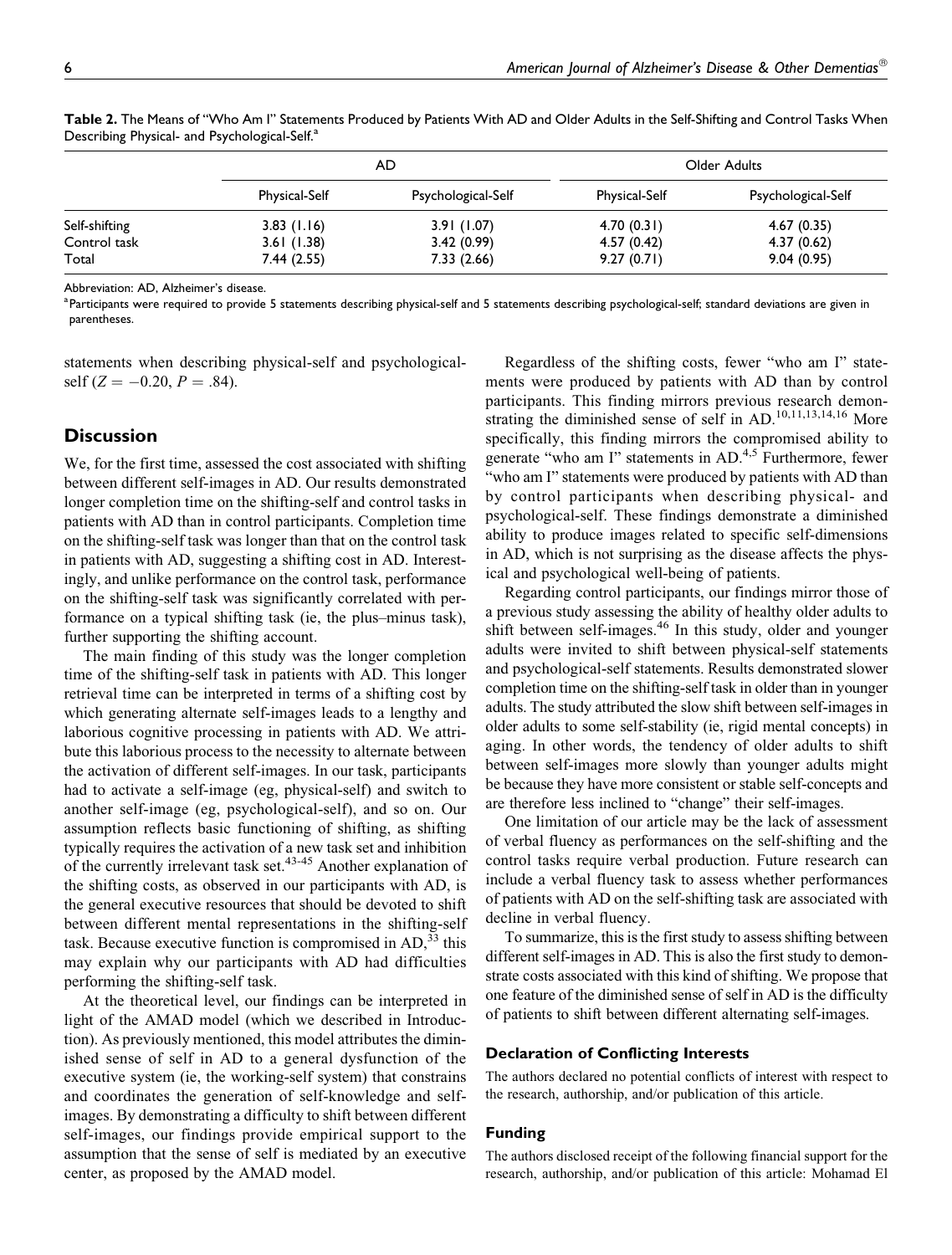Haj was supported by the LABEX (excellence laboratory, program investment for the future), DISTALZ (Development of Innovative Strategies for a Transdisciplinary Approach to Alzheimer Disease), and the EU Interreg 2 Seas Programme 2014-2020 (cofunded by the European Regional Development Fund).

## ORCID iD

Mohamad El Haj **b** <https://orcid.org/0000-0001-7635-7557>

#### References

- 1. Prebble SC, Addis DR, Tippett LJ. Autobiographical memory and sense of self. Psychol Bull. 2013;139(4):815-840.
- 2. Damasio A. Feelings of emotion and the self. Ann N Y Acad Sci. 2003;100(1):253-261.
- 3. El Haj M, Antoine P, Nandrino JL, Kapogiannis D. Autobiographical memory decline in Alzheimer's disease, a theoretical and clinical overview. Age Res Rev. 2015;23(pt B):183-192.
- 4. Addis DR, Tippett LJ. Memory of myself: autobiographical memory and identity in Alzheimer's disease. Memory. 2004;12(1): 56-74.
- 5. El Haj M, Antoine P. Describe yourself to improve your autobiographical memory: a study in Alzheimer's disease. Cortex. 2017; 88:165-172.
- 6. Singer JA, Rexhaj B, Baddeley J. Older, wiser, and happier? Comparing older adults' and college students' self-defining memories. Memory. 2007;15(8):886-898.
- 7. Blagov PS, Singer JA. Four dimensions of self defining memories (specificity, meaning, content, and affect) and their relationships to self-restraint, distress, and repressive defensiveness. J Pers. 2004;72(3):481-511.
- 8. Singer JA, Blagov P, Berry M, Oost KM. Self-defining memories, scripts, and the life story: narrative identity in personality and psychotherapy. J Pers. 2013;81(6):569-582.
- 9. Conway MA, Singer JA, Tagini A. The self and autobiographical memory: correspondence and coherence. Soc Cogn. 2004;22(5): 491-529.
- 10. Martinelli P, Anssens A, Sperduti M, Piolino P. The influence of normal aging and Alzheimer's disease in autobiographical memory highly related to the self. Neuropsychology. 2013;27(1): 69-78.
- 11. El Haj M, Antoine P, Nandrino JL, Gely-Nargeot MC, Raffard S. Self-defining memories during exposure to music in Alzheimer's disease. Int Psychogeriatr. 2015;27(10):1719-1730.
- 12. Ben Malek H, Philippi N, Botzung A, et al. Memories defining the self in Alzheimer's disease. Memory. 2018:1-7.
- 13. Biringer F, Anderson JR. Self-recognition in Alzheimer's disease: a mirror and video study. J Gerontol. 1992;47(6):P385-P388.
- 14. Biringer F, Anderson JR, Strubel D. Self-recognition in senile dementia. Exp Aging Res. 1988;14(4):177-180.
- 15. Grewal RP. Self-recognition in dementia of the Alzheimer type. Percept Mot Skills. 1994;79(2):1009-1010.
- 16. Caddell LS, Clare L. The impact of dementia on self and identity: a systematic review. Clin Psychol Rev. 2010;30(1):113-126.
- 17. Klein SB, Cosmides L, Costabile KA. Preserved knowledge of self in a case of Alzheimer's dementia. Social Cognition. 2003; 21(2):157-165. doi:10.1521/soco.21.2.157.21317.
- 18. Klein SB, Lax ML. The unanticipated resilience of trait selfknowledge in the face of neural damage. Memory. 2010;18(8): 918-948.
- 19. Morris RG, Mograbi DC. Anosognosia, autobiographical memory and self knowledge in Alzheimer's disease. Cortex. 2013;49(6): 1553-1565.
- 20. Mograbi DC, Brown RG, Morris RG. Anosognosia in Alzheimer's disease—the petrified self. Conscious Cogn. 2009;18(4):989-1003.
- 21. Ruby P, Collette F, D'Argembeau A, et al. Perspective taking to assess self-personality: what's modified in Alzheimer's disease? Neurobiol Aging. 2009;30(10):1637-1651.
- 22. Baird A. A reflection on the complexity of the self in severe dementia. Cogent Psychol. 2019;6(1):1574055.
- 23. El Haj M, Boudoukha A, Antoine P, Moustafa AA, Allain PKG. Memories supporting myself: autobiographical memory supports self-continuity in Alzheimer's disease. J Alzheimers Dis. 2019; 70(4):1217-1224.
- 24. Strikwerda-Brown C, Grilli MD, Andrews-Hanna J, Irish M. "All is not lost"—rethinking the nature of memory and the self in dementia. Age Res Rev. 2019;54:100932.
- 25. Kalenzaga S, Bugaiska A, Clarys D. Self-reference effect and autonoetic consciousness in Alzheimer disease: evidence for a persistent affective self in dementia patients. Alzheimer Dis Assoc Disord. 2013;27(2):116-122.
- 26. Lalanne J, Rozenberg J, Grolleau P, Piolino P. The self-reference effect on episodic memory recollection in young and older adults and Alzheimer's disease. Curr Alzheimer Res. 2013;10(10): 1107-1117.
- 27. El Haj M, Boudoukha A, Antoine P, Moustafa AA, Gallouj K, Allain P. Memories supporting myself: autobiographical memory supports self-continuity in Alzheimer's disease. J Alzheimers Dis. 2019;70(4):1217-1224.
- 28. Rubin DC. A basic-systems approach to autobiographical memory. Curr Dir Psychol Sci. 2005;14(2):79-83.
- 29. Conway MA. Memory and the self. J Mem Lang. 2005;53(4): 594-628.
- 30. Irish M, Hornberger M, Lah S, et al. Profiles of recent autobiographical memory retrieval in semantic dementia, behavioural-variant frontotemporal dementia, and Alzheimer's disease. Neuropsychologia. 2011;49(9):2694-2702.
- 31. Irish M, Lawlor BA, O'Mara SM, Coen RF. Impaired capacity for autonoetic reliving during autobiographical event recall in mild Alzheimer's disease. Cortex. 2011;47(2):236-249.
- 32. Piolino P, Desgranges B, Belliard S, et al. Autobiographical memory and autonoetic consciousness: triple dissociation in neurodegenerative diseases. Brain. 2003;126(pt 10):2203-2219.
- 33. Marshall GA, Rentz DM, Frey MT, et al. Executive function and instrumental activities of daily living in mild cognitive impairment and Alzheimer's disease. Alzheimers Dement. 2011;7(3): 300-308.
- 34. McKhann GM, Knopman DS, Chertkow H, et al. The diagnosis of dementia due to Alzheimer's disease: recommendations from the National Institute on Aging-Alzheimer's Association Workgroups on Diagnostic Guidelines for Alzheimer's disease. Alzheimers Dement. 2011;7(3):263-269.